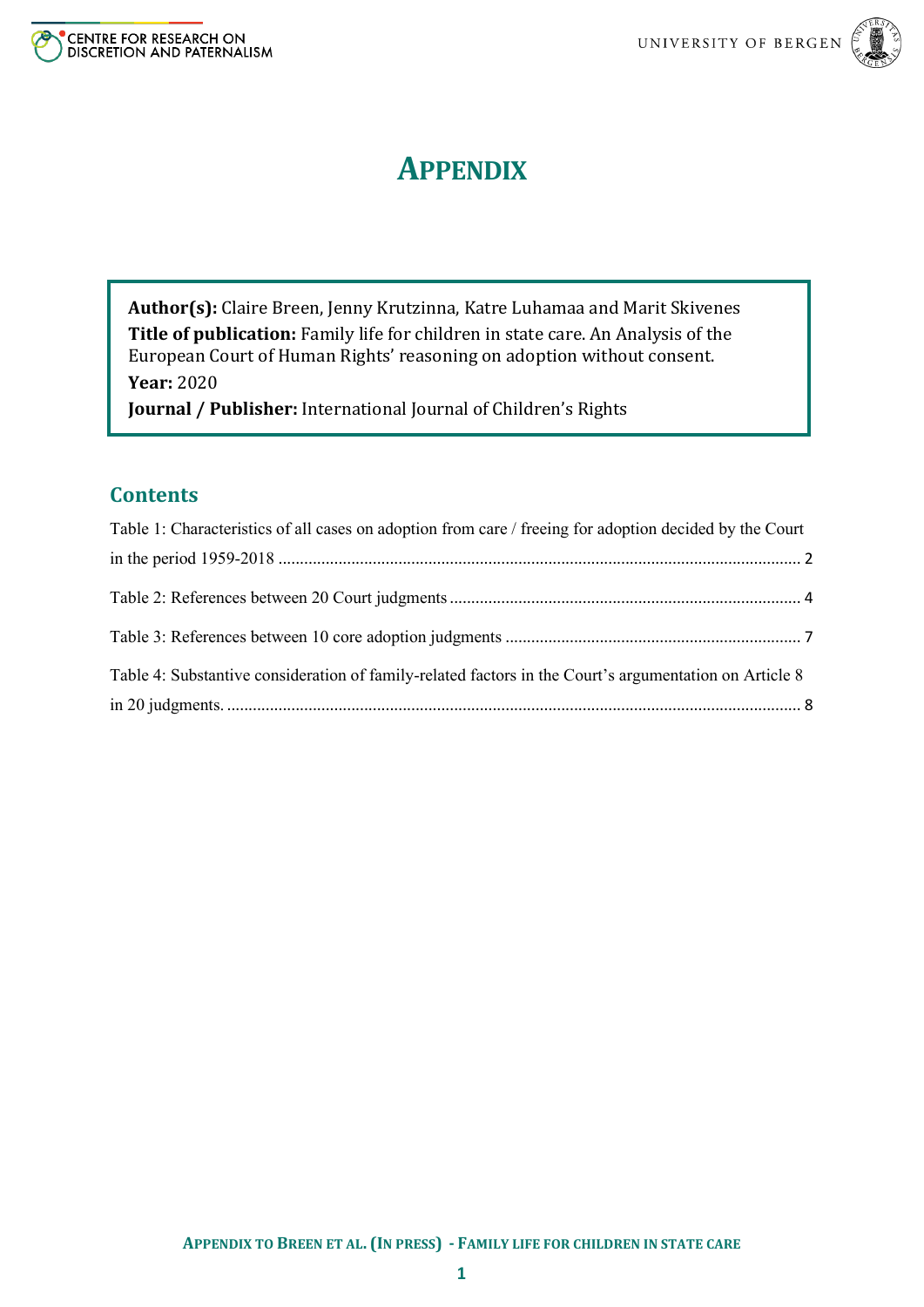

### **Table 1: Characteristics of all cases on adoption from care / freeing for adoption decided by the Court in the period 1959-2018**

**(n=20)** *(M=mother, F=father, C=child/ren concerned)*

| Case<br>and<br>date decided               | Age of child at:<br>$a)$ adoption <sup>1</sup><br>b) judgement<br>(ECtHR) | <b>Main risks</b>                                                                          | <b>Birth family</b><br>composition <sup>2</sup>                    | <b>Extended family</b><br>members <sup>3</sup> | <b>Violation of the ECtHR</b><br><b>Art 8?</b>                                        | <b>Dissent</b><br>(Art.8)? |
|-------------------------------------------|---------------------------------------------------------------------------|--------------------------------------------------------------------------------------------|--------------------------------------------------------------------|------------------------------------------------|---------------------------------------------------------------------------------------|----------------------------|
| B v. UK<br>$(1987)^4$                     | a) 6 years<br>b) 9 years                                                  | M: mental health, parenting<br>deficiencies, chaotic lifestyle<br>F: domestic violence     | M (divorced), maternal<br>grandfather; 2 siblings                  | F (cohabiting)                                 | Yes (procedural violations,<br>contact restrictions)                                  | No $(17:0)$                |
| H v. UK<br>$(1987)^{5}$                   | a) 4 years<br>b) 11 years                                                 | M: disruptive behaviour, mental<br>health, substance misuse.<br>F: domestic violence.      | $M$ (remarried); $M$ 's<br>new partner; F in<br>mental hospital    | None                                           | Yes (procedural violations)                                                           | Yes $(16:1)$               |
| Ov. UK<br>$(1987)^6$                      | a) $8 \& 10 \text{ years}$<br>b) $14 & 16$ years                          | General: Housing issues (7<br>children)                                                    | F (divorced, left the<br>country)                                  | 5 siblings (in voluntary<br>care)              | No                                                                                    | Yes $(15:2)$               |
| R v. UK<br>$(1987)^7$                     | a) adoption<br>discontinued<br>b) $7 & 6$ years                           | F: domestic violence, alcohol<br>misuse, criminal convictions.<br>General: Housing issues. | M (cohabiting); 2<br>siblings                                      | F (in-and-out of prison)                       | Yes (procedural violations)                                                           | No $(17:0)$                |
| W v. UK<br>$(1987)^8$                     | a) 6 years<br>b) 8 years                                                  | General: Domestic difficulties.<br>M: alcohol misuse, postnatal<br>depression.             | $F$ (married to M); 2<br>older siblings                            | None                                           | Yes (procedural violations)                                                           | No $(17:0)$                |
| McMichael<br>v. UK<br>$(1995)^9$          | a) 5 years<br>b) 7 years                                                  | F: mental health, aggression.<br>M: mental health.                                         | F & M                                                              | None                                           | Yes (procedural violations)                                                           | No(9:0)<br>$(6:3$ for F)   |
| Johansen<br>V.<br>Norway<br>$(1996)^{10}$ | a) pending<br>b) 7 years                                                  | M: poor physical and mental<br>health, incapability to care for the<br>child.              | M (F unknown),<br>cohabiting with partner<br>with 3 other children | older brother (taken<br>into care)             | No (care order)<br>Yes (termination of contact,<br>deprivation of parental<br>rights) | Yes $(8:1)$                |

<span id="page-1-0"></span><sup>1</sup> Based on the information available in the decision of the ECtHR. Some children were adopted at a a later stage.

<sup>2</sup> 'Birth family composition' includes only in-home family members, i.e. those C was or would be living with.

<sup>&</sup>lt;sup>3</sup> 'Extended family members' refers to members of C's extended birth family that are not living in the same household as C.

<sup>&</sup>lt;sup>4</sup> The European Court of Human Rights (1987), B. v. the United Kingdom, *HUDOC*. Available from[: http://hudoc.echr.coe.int/eng?i=001-57453](http://hudoc.echr.coe.int/eng?i=001-57453) (accessed June 26<sup>th</sup>, 2019)

<sup>&</sup>lt;sup>5</sup> The European Court of Human Rights (1987), H. v. the United Kingdom, *HUDOC*. Available from:<http://hudoc.echr.coe.int/eng?i=001-57504> (accessed June 26<sup>th</sup>, 2019)

<sup>&</sup>lt;sup>6</sup> The European Court of Human Rights (1987), O. v. the United Kingdom, *HUDOC*. Available from:<http://hudoc.echr.coe.int/eng?i=001-57551> (accessed June 26<sup>th</sup>, 2019)

<sup>7</sup> The European Court of Human Rights (1987), R. v. the United Kingdom, *HUDOC.* Available from:<http://hudoc.echr.coe.int/eng?i=001-57610> (accessed June 26th, 2019)

<sup>8</sup> The European Court of Human Rights (1987), W. v. the United Kingdom, *HUDOC.* Available from:<http://hudoc.echr.coe.int/eng?i=001-57600> (accessed June 26th, 2019)

<sup>9</sup> The European Court of Human Rights (1995), McMichael v. the United Kingdom, *HUDOC.* Available from:<http://hudoc.echr.coe.int/eng?i=002-9624> (accessed June 26th, 2019)

<sup>&</sup>lt;sup>10</sup> The European Court of Human Rights (1996), Johansen v. Norway, *HUDOC*. Available from[: http://hudoc.echr.coe.int/eng?i=002-9567](http://hudoc.echr.coe.int/eng?i=002-9567) (accessed June 26<sup>th</sup>, 2019)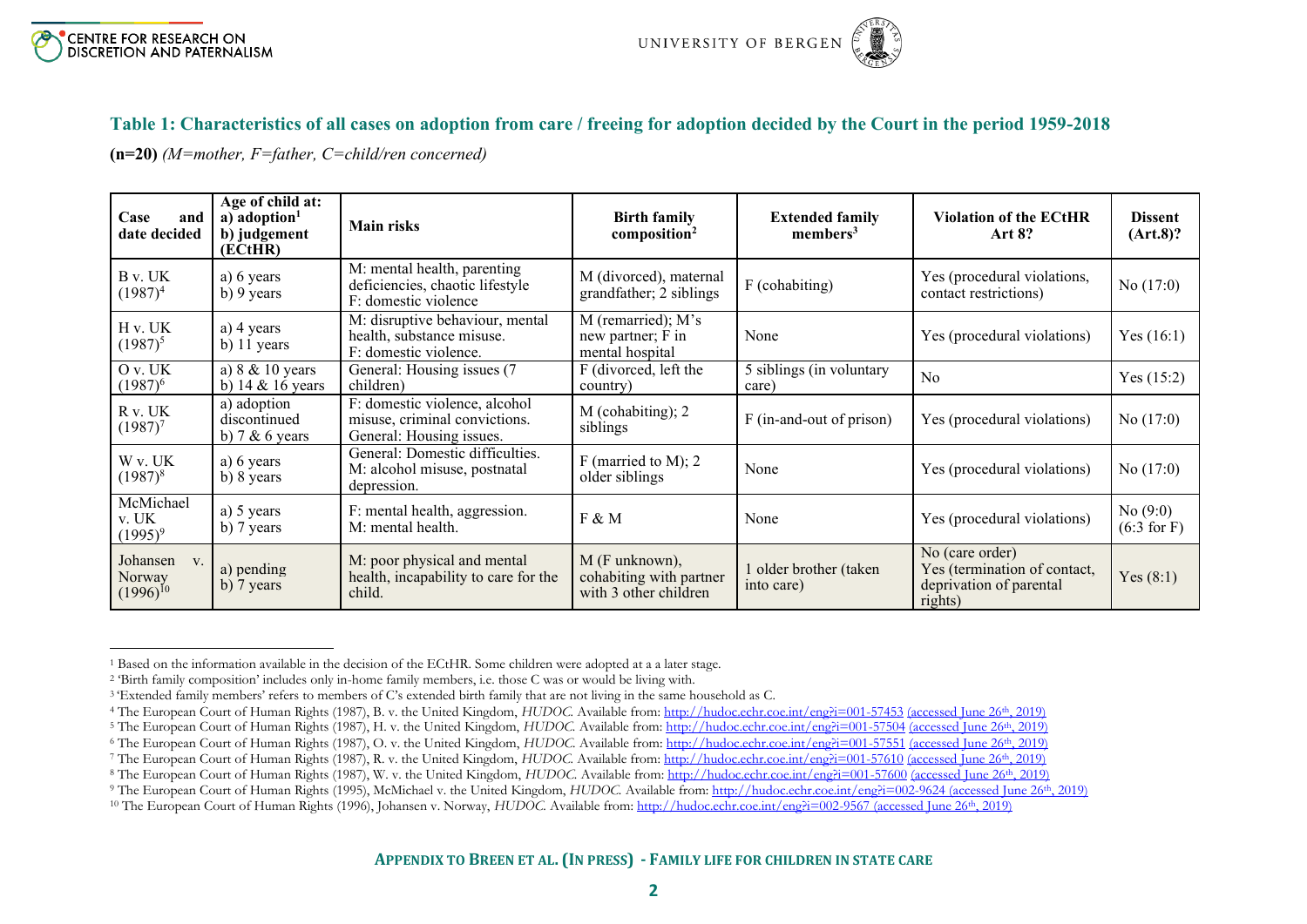| <b>Bronda</b><br>V.<br>Italy<br>$(1998)^{11}$   | a) pending<br>$b)$ 14 years                                                        | M: mental illness.<br>F: lost interest in C.                                                         | F & M (cohabiting,<br>separated)                        | Maternal grandparents<br>(applicants)                                                                      | N <sub>o</sub>                                                                  | No(9:0)     |
|-------------------------------------------------|------------------------------------------------------------------------------------|------------------------------------------------------------------------------------------------------|---------------------------------------------------------|------------------------------------------------------------------------------------------------------------|---------------------------------------------------------------------------------|-------------|
| E.P. v. Italy<br>$(1999)^{12}$                  | a) $9$ (freed<br>for<br>15 <sup>1</sup><br>adoption),<br>(adoption)<br>b) 18 years | M: mental illness, obsession with<br>$C's$ health                                                    | M                                                       | Maternal grandmother<br>participated in national<br>proceedings                                            | Yes (termination of contact,<br>no support for re-<br>establishing the contact) | Yes $(6:1)$ |
| P., C. and S.<br>${\bf v}.$ UK<br>$(2002)^{13}$ | a) 1 years<br>b) 4 years                                                           | M: harm to the health of the first<br>child from previous partner                                    | M & F                                                   | Supported by paternal<br>grandparents                                                                      | Yes (care order removal;<br>procedural violations)                              | Yes $(6:1)$ |
| X v. Croatia<br>$(2008)^{14}$                   | a) 4 years<br>b) 9 years                                                           | M: mental illness, drug addiction.<br>F:drug addiction.                                              | $M & F$ lived in same<br>building. F deceased<br>(2003) | Maternal grandmother is<br>M's legal guardian (and<br>temporarily C's).                                    | Yes (procedural violations)                                                     | No(7:0)     |
| Aune<br>V.<br>Norway<br>$(2010)^{15}$           | a) 7 years<br>b) 12 years                                                          | M & F: suspicion of ill-treatment,<br>drug abuse                                                     | M & F (cohabit)                                         | Maternal & paternal<br>grandparents, 2 siblings<br>(older brother placed<br>with maternal<br>grandfather). | No                                                                              | No(7:0)     |
| R and H v.<br><b>UK</b><br>$(2011)^{16}$        | a) 5 years<br>b) 9 years                                                           | M: alcohol misuse, mental health.                                                                    | M & F                                                   | Maternal grandmother<br>(unsuitable as kinship)<br>carer due to her partner),<br>4 siblings (3 in care).   | N <sub>o</sub>                                                                  | Yes $(6:1)$ |
| Y.C. v. UK<br>$(2012)^{17}$                     | a) pending (lives<br>with prospective<br>adopters)<br>b) 11 years                  | M: alcohol misuse.<br>F: domestic violence, alcohol<br>misuse, disability (partly<br>incapacitated). | M & F (cohabit,<br>separated)                           | None                                                                                                       | N <sub>o</sub>                                                                  | Yes $(6:1)$ |
| A.K. and L.<br>v. Croatia<br>$(2013)^{18}$      | a) 1 year<br>b) 4 years                                                            | M: mild mental disability,<br>physical disability (scoliosis).                                       | M, maternal<br>grandmother & uncle<br>(mentally ill)    | None                                                                                                       | Yes (procedural violations)                                                     | No(7:0)     |

<sup>11</sup> The European Court of Human Rights (1998), Bronda v. Italy, *HUDOC.* Available from[: http://hudoc.echr.coe.int/eng?i=002-6859](http://hudoc.echr.coe.int/eng?i=002-6859) (accessed June 26th, 2019)

<sup>12</sup> The European Court of Human Rights (1999), E.P. v. Italy, *HUDOC.* Available from[: http://hudoc.echr.coe.int/eng?i=002-6185](http://hudoc.echr.coe.int/eng?i=002-6185) (accessed June 26th, 2019)

<sup>&</sup>lt;sup>13</sup> The European Court of Human Rights (2002), P., C. and S. v. the United Kingdom, *HUDOC*. Available from[: http://hudoc.echr.coe.int/eng?i=002-5238](http://hudoc.echr.coe.int/eng?i=002-5238) (accessed June 26<sup>th</sup>, 2019)

<sup>14</sup> The European Court of Human Rights (2008), X. v. Croatia, *HUDOC.* Available from:<http://hudoc.echr.coe.int/eng?i=002-1976> (accessed June 26th, 2019)

<sup>&</sup>lt;sup>15</sup> The European Court of Human Rights (2010), Aune v. Norway, *HUDOC*. Available from:<http://hudoc.echr.coe.int/eng?i=002-784> (accessed June 26<sup>th</sup>, 2019)

<sup>&</sup>lt;sup>16</sup> The European Court of Human Rights (2011), R. and H. v. The United Kingdom, *HUDOC*. Available from[: http://hudoc.echr.coe.int/eng?i=001-104972](http://hudoc.echr.coe.int/eng?i=001-104972) (accessed June 26<sup>th</sup>, 2019)

<sup>&</sup>lt;sup>17</sup> The European Court of Human Rights (2012), Y.C. v. the United Kingdom, *HUDOC*. Available from[: http://hudoc.echr.coe.int/eng?i=002-86](http://hudoc.echr.coe.int/eng?i=002-86) (accessed June 26<sup>th</sup>, 2019)

<sup>&</sup>lt;sup>18</sup> The European Court of Human Rights (2013), A.K. and L. v. Croatia, *HUDOC*. Available from[: http://hudoc.echr.coe.int/eng?i=002-7389](http://hudoc.echr.coe.int/eng?i=002-7389) (accessed June 26<sup>th</sup>, 2019)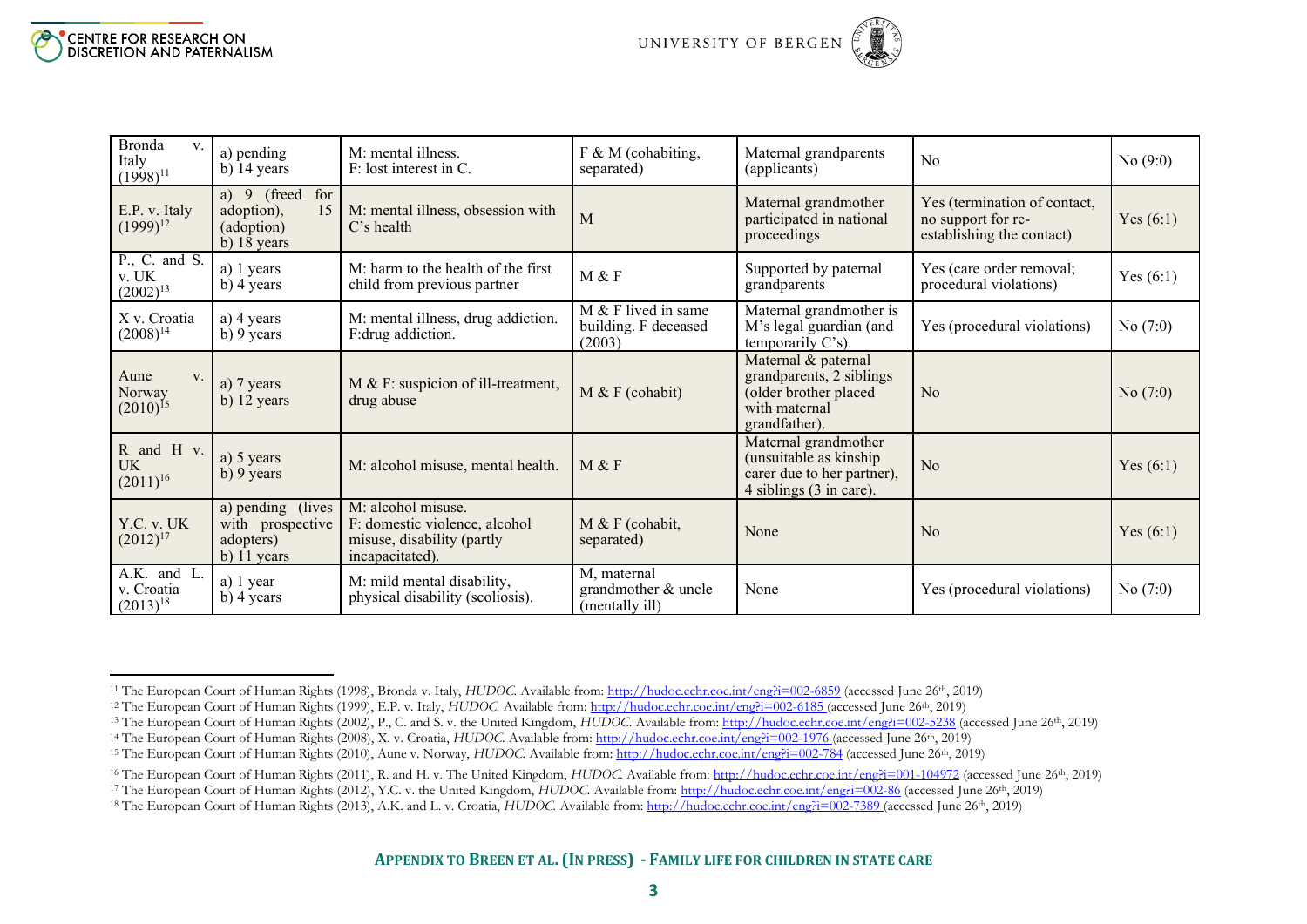



## **Table 2: References within the 20 Court judgments on adoptions from care**

|                       |                 |                         |                 |                |              |                    |                |              |               |               |                         |              |                |                         |                       |                |                         | Strand             |             |                    |
|-----------------------|-----------------|-------------------------|-----------------|----------------|--------------|--------------------|----------------|--------------|---------------|---------------|-------------------------|--------------|----------------|-------------------------|-----------------------|----------------|-------------------------|--------------------|-------------|--------------------|
|                       |                 |                         |                 |                |              | McMichael Johansen |                | Bronda v.    |               | P., C. and S. |                         | Aune v.      | R. and H. v.   |                         | A.K. and L.           | R.M.S. v.      |                         | Lobben v.          | Hasan v.    | S.S. v.            |
|                       | <b>B. v. UK</b> | H. v. UK                | <b>O. v. UK</b> | R. v. UK       | W. v. UK     | v. UK              | v. Norway      | Italy        | E.P. v. Italy | v. UK         | X v. Croatia            | Norway       | UK             |                         | Y.C. v. UK v. Croatia | Spain          | S.H. v. Italy           | Norway             | Norway      | Slovenia           |
| B. v. UK (1987)       |                 | $\overline{1}$          | $\overline{1}$  | $\overline{1}$ | <sup>1</sup> |                    |                |              |               |               |                         |              |                |                         |                       |                |                         |                    |             |                    |
| H. v. UK (1987)       | <sup>1</sup>    |                         | $\mathbf{1}$    | $\mathbf{1}$   | <sup>1</sup> |                    |                |              |               |               |                         |              |                |                         |                       |                |                         |                    |             |                    |
| O. v. UK (1987)       | <sup>1</sup>    | $\mathbf{1}$            |                 | $\mathbf{1}$   | $\mathbf{1}$ |                    |                |              |               |               |                         |              |                |                         |                       |                |                         |                    |             |                    |
| R. v. UK (1987)       | 1               | $\mathbf{1}$            | $\mathbf{1}$    |                | $\mathbf{1}$ |                    |                |              |               |               |                         |              |                |                         |                       |                |                         |                    |             |                    |
| W. v. UK (1987)       | 1               | $\mathbf{1}$            | $\mathbf{1}$    | $\mathbf{1}$   |              |                    |                |              |               |               |                         |              |                |                         |                       |                |                         |                    |             |                    |
| McMichael v. UK       |                 |                         |                 |                |              |                    |                |              |               |               |                         |              |                |                         |                       |                |                         |                    |             |                    |
| (1995)                | $\mathbf{1}$    |                         | <sup>1</sup>    |                | $\mathbf{1}$ |                    |                |              |               |               |                         |              |                |                         |                       |                |                         |                    |             |                    |
| Johansen v.           |                 |                         |                 |                |              |                    |                |              |               |               |                         |              |                |                         |                       |                |                         |                    |             |                    |
| <b>Norway (1996)</b>  |                 |                         |                 |                | 1            | 1                  |                |              |               |               |                         |              |                |                         |                       |                |                         |                    |             |                    |
| Bronda v. Italy       |                 |                         |                 |                |              |                    |                |              |               |               |                         |              |                |                         |                       |                |                         |                    |             |                    |
| (1998)                |                 |                         |                 |                |              |                    | $\mathbf{1}$   |              |               |               |                         |              |                |                         |                       |                |                         |                    |             |                    |
| E.P. v. Italy (1999)  |                 |                         |                 |                |              |                    | $\overline{1}$ |              |               |               |                         |              |                |                         |                       |                |                         |                    |             |                    |
| P., C. and S. v. UK   |                 |                         |                 |                |              |                    |                |              |               |               |                         |              |                |                         |                       |                |                         |                    |             |                    |
| (2002)                |                 |                         |                 |                | 1            | $\mathbf{1}$       | 1              |              | <sup>1</sup>  |               |                         |              |                |                         |                       |                |                         |                    |             |                    |
| X v. Croatia (2008)   | $\mathbf{1}$    |                         |                 |                |              |                    | $\,$ 1 $\,$    |              |               |               |                         |              |                |                         |                       |                |                         |                    |             |                    |
| Aune v. Norway        |                 |                         |                 |                |              |                    |                |              |               |               |                         |              |                |                         |                       |                |                         |                    |             |                    |
| (2011)                |                 |                         |                 |                |              |                    | $\overline{1}$ |              |               |               |                         |              |                |                         |                       |                |                         |                    |             |                    |
| R. and H. v. UK       |                 |                         |                 |                |              |                    |                |              |               |               |                         |              |                |                         |                       |                |                         |                    |             |                    |
| (2011)                | 1               |                         |                 |                | $\mathbf{1}$ |                    | <sup>1</sup>   |              |               | $\mathbf{1}$  | $\mathbf{1}$            | $\mathbf{1}$ |                |                         |                       |                |                         |                    |             |                    |
| Y.C. v. UK (2012)     | <sup>1</sup>    |                         |                 |                | $\mathbf{1}$ |                    | $\overline{1}$ |              |               |               | $\mathbf{1}$            |              | $\mathbf{1}$   |                         |                       |                |                         |                    |             |                    |
| A.K. and L. v.        |                 |                         |                 |                |              |                    |                |              |               |               |                         |              |                |                         |                       |                |                         |                    |             |                    |
| Croatia (2013)        | $\mathbf{1}$    |                         |                 |                |              |                    | $\mathbf{1}$   |              |               | $\mathbf{1}$  | $\mathbf{1}$            |              | $\mathbf{1}$   |                         |                       |                |                         |                    |             |                    |
| R.M.S. v. Spain       |                 |                         |                 |                |              |                    |                |              |               |               |                         |              |                |                         |                       |                |                         |                    |             |                    |
| (2013)                |                 |                         |                 |                | $\mathbf{1}$ |                    | $\mathbf{1}$   |              |               | $\mathbf{1}$  |                         |              |                |                         |                       |                |                         |                    |             |                    |
| S.H. v. Italy (2015)  |                 |                         |                 |                | $\mathbf{1}$ |                    | $\mathbf{1}$   |              |               | $\mathbf{1}$  |                         | <sup>1</sup> |                | 1                       |                       | $\overline{1}$ |                         |                    |             |                    |
| Strand Lobben v.      |                 |                         |                 |                |              |                    |                |              |               |               |                         |              |                |                         |                       |                |                         |                    |             |                    |
| <b>Norway (2017)</b>  |                 |                         |                 |                |              |                    | $\mathbf{1}$   |              |               |               |                         | $\mathbf{1}$ | $\mathbf{1}$   | $\mathbf{1}$            | 1                     |                |                         |                    |             |                    |
| Hasan v. Norway       |                 |                         |                 |                |              |                    |                |              |               |               |                         |              |                |                         |                       |                |                         |                    |             |                    |
| (2018)                |                 |                         |                 |                |              |                    | $\overline{1}$ |              |               | $\mathbf{1}$  |                         | $\mathbf{1}$ | $\mathbf{1}$   | $\mathbf{1}$            |                       |                |                         |                    |             |                    |
| S.S. v. Slovenia      |                 |                         |                 |                |              |                    |                |              |               |               |                         |              |                |                         |                       |                |                         |                    |             |                    |
| (2018)                |                 |                         |                 |                |              |                    |                |              |               |               | $\mathbf{1}$            | <sup>1</sup> | $\mathbf{1}$   | $\mathbf{1}$            | 1                     |                | $\mathbf{1}$            |                    |             |                    |
| N of references in    |                 |                         |                 |                |              |                    |                |              |               |               |                         |              |                |                         |                       |                |                         |                    |             |                    |
| 20 judgments          | 9               | $\overline{\mathbf{4}}$ | 5 <sup>5</sup>  | $\overline{4}$ | 11           | $\overline{2}$     | $12\,$         | $\mathbf{0}$ | $\mathbf{1}$  | 5             | $\overline{\mathbf{4}}$ | 5            | 5 <sub>5</sub> | $\overline{\mathbf{4}}$ | $\overline{2}$        | $\mathbf{1}$   | $\mathbf{1}$            | $\pmb{\mathsf{o}}$ | $\mathbf 0$ | $\pmb{\mathsf{o}}$ |
| <b>Total possible</b> |                 |                         |                 |                |              |                    |                |              |               |               |                         |              |                |                         |                       |                |                         |                    |             |                    |
| references, %         | 47 %            | 21 %                    | 26 %            | 21%            | 58 %         | 14 %               | 92%            | 0%           | 9%            | 50 %          | 44 %                    | 63 %         | 71%            | 67 %                    | 40 %                  | 25 %           | 33 %                    | 0%                 | 0%          | 0%                 |
| <b>Total possible</b> |                 |                         |                 |                |              |                    |                |              |               |               |                         |              |                |                         |                       |                |                         |                    |             |                    |
| references, n         | 19              | 19                      | 19              | 19             | 19           | 14                 | 13             | 12           | 11            | 10            | 9                       | 8            | $\overline{7}$ | 6                       | 5                     | $\overline{4}$ | $\overline{\mathbf{3}}$ | $\overline{2}$     | 1           | $\mathbf 0$        |
|                       |                 |                         |                 |                |              |                    |                |              |               |               |                         |              |                |                         |                       |                |                         |                    |             |                    |

<span id="page-3-0"></span>Search was conducted in NVIVO using the search and coding functions. Full name of each judgment was searched for in the collection of judgments excluding the judgment hat was searched for. The search is only conducted in t particular judgment was referred to in the total possible number of cases.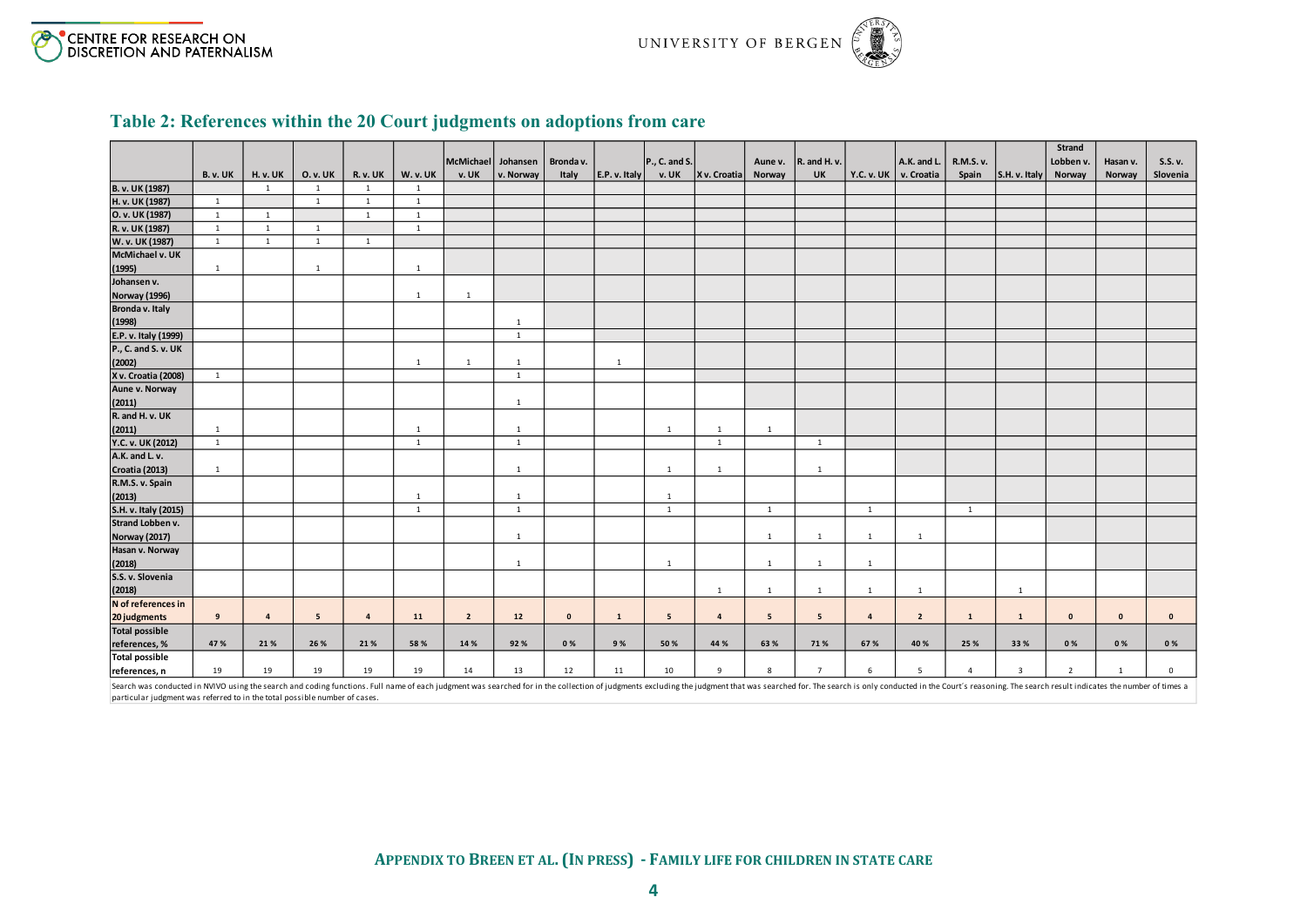



### **References between the 20 adoption judgments**

As Wheatle<sup>19</sup> observes, the Court has to guarantee the interpretative integrity of its practice and the practice has to be both backward and forward-looking. Therefore, the Court makes consistent references to its previous case law as it places the concrete judgment in the context of its previous case law. The Court's judgments do more than only arbitrate the national legislation against the ECHR rights held by the applicant and solve the concrete dispute before it. Instead, they elucidate, clarify, and sometimes develop the rights protected by the Convention.<sup>20</sup> The number of references to the previous case law differs in time and is dependent on the issue discussed. The 20 adoption cases refer extensively to each other as well as to other case law.

Table 2 gives an overview of the references between the 20 judgments. The table shows that among the 20 cases, Johansen v. Norway (1996) has received the most references – 12 within 13 later judgments and eight references in core judgments. This judgment is referred to both as establishing general principles applicable for interpreting Article 8, as well as in the context of particular principles relating to care measures and adoption. Johansen v. Norway (1996) clarifies the meaning and importance of the 'best interest' principle in care order and adoption cases and defines it as a principle that requires the focus on the rights and needs of the child while, if necessary, overriding the rights of the parents. In this context, this judgment is referred to in E.P. v. Italy (1999), P.C. and S v. UK (2002), R. and H. v. UK (2011), S.H. v. Italy (2015) and Strand Lobben v. Norway (2017). The same principle is concretised in the context of care and adoption, whereby a measure that would cut a child from its roots could only be justified in exceptional circumstances or by the overriding requirement of the child's best interests. In this context, Johansen v. Norway (1996) is referred to in P.C. and S v. UK (2002), Aune v. Norway (2011); Strand Lobben v. Norway (2017); Hasan v. Norway (2018), with different wording in S.H. v. Italy (2015)).

Aune v. Norway (2011), R. and H. v. UK (2011) and Y.C. v. UK (2012) are also referred to in more than two-thirds of the following judgments. While R. and H. v. UK (2011) and Aune v. Norway (2011) are often referred to together with Johansen as creating general principles of child protection and the best interests principle, Aune v. Norway (2011) is also referred to as creating a principle whereby contact between the adopted child and the biological parents after adoption can be an appropriate arrangement for protecting both the rights of the child and those of the biological parents (in this context referred to in Strand Lobben v. Norway (2017) and S.S. v. Slovenia (2018)).

Y.C. v. UK (2012, para 138) summarises the task of the national courts in deciding appropriate care measures as follows: 'in-depth examination of the entire family situation and a whole series of factors, in particular of a factual, emotional, psychological, material and medical nature'; this should result in a 'balanced and reasonable assessment of the respective interests of each person, with a constant concern for determining what would be the best solution for the child' (referred to in this context in S.H. v. Italy (2015), Hasan v. Norway (2018), S.S. v. Slovenia (2018)). R. and H. v. UK (2011) is also relevant within the context of procedural rights that guarantee the inclusion of the biological parents in the legal process of child protection where parental rights are limited or removed.

<sup>19</sup> Se-shauna Wheatle, *Principled Reasoning in Human Rights Adjudication*, Hart Studies in Comparative Public Law, volume 15 (Oxford; Portland, Oregon: Hart Publishing, 2017), 107.

<sup>&</sup>lt;sup>20</sup> Alain Zysset, 'Searching for the Legitimacy of the European Court of Human Rights: The Neglected Role of "Democratic Society"', *Global Constitutionalism* 5, no. 1 (March 2016): 121–24; 133-138., https://doi.org/10.1017/S2045381716000022.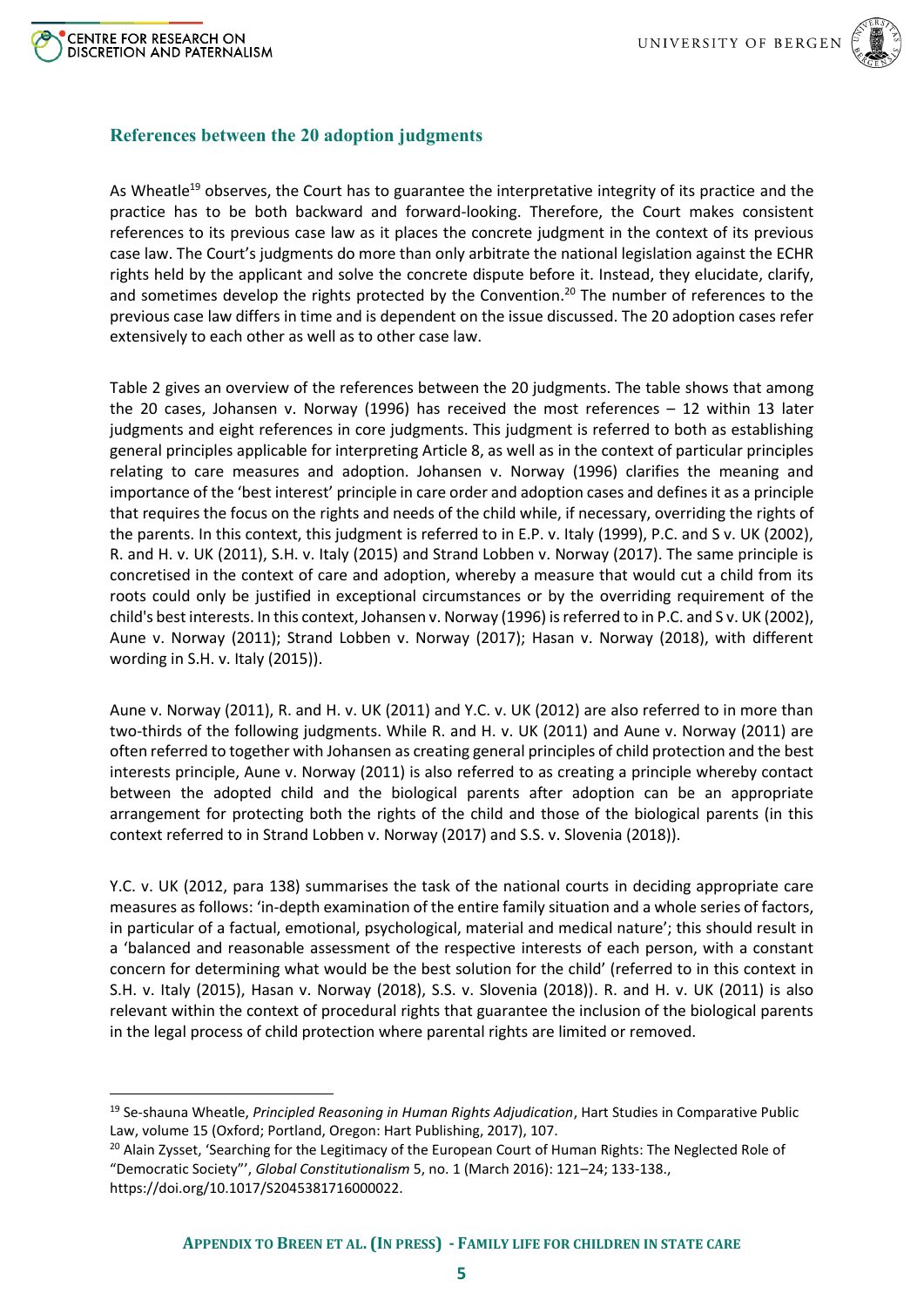



The Grand Chamber follows the same pattern in the Strand Lobben v. Norway (GC, 2019),  $21$  and uses all of the same judgments as the basis for its argumentation.<sup>22</sup>

#### *Other judgments referred to in the 20 cases*

The 20 judgments rely heavily on the Court's other case law, albeit less than, e.g. Johansen. Forty-four cases are referred to in the 20 judgments at least twice. Ten judgments are referred to four or more times, and six or more references to five cases. The Court refers to its other previous case law mainly as a way of showing the existence and context of the applicable principles and interpretation; when the Court is using a case in such a way, it mostly refers to more than one case. At times, it also uses such case law in order to place the case into the broader context of similar cases. All of these references are made within the section where the Court discusses the general principles applicable in Article 8 cases.

The most referred to cases are Neulinger and Shuruk v. Switzerland (GC, 2010)<sup>23</sup> and K. and T. v. Finland (GC, 2001),<sup>24</sup> with seven and eight references, respectively. These cases include a number of principles; most of these references are made in the context of the best interests of the child that dictates that the child's ties with the family must be maintained except in cases where the family is particularly unfit, and stress that a safe and secure environment is in the best interest of the child. Gnahoré v. France  $(2000)^{25}$  is referred to six times and the context of guiding the assessment of the best interests principle in a case when a family is 'particularly unfit': "it is equally in the child's interest for its ties with its family to be maintained, except in cases where the family has proved particularly unfit, since severing those ties means cutting a child off from its roots. It follows that the interest of the child dictates that family ties may only be severed in very exceptional circumstances and that everything must be done to preserve personal relations and, if and when appropriate, to 'rebuild' the family".

Kutzner v. Germany  $(2002)^{26}$  is referred to in seven cases and in the context of the discussion of discretion of the Member States and the tasks of the Court in Article 8 cases. Further, it provides a basis for analysing the effect of the passing of 'considerable time' for the family relations (both usually referred to together with K. and T. v. Finland (GC, 2001)). Olsson v. Sweden (No. 1, 1988)<sup>27</sup> has seven references, as it acknowledges that there have to be relevant and sufficient ground for child protection intervention, the removal has to be a temporary measure and that the removal does not terminate family life. All the same five judgments are also referred to in the Strand Lobben v. Norway (GC, 2019).

<sup>21</sup> The European Court of Human Rights (2019), Grand Chamber, Strand Lobben v. Norway, *HUDOC.* Available from: <http://hudoc.echr.coe.int/eng?i=001-195909> (accessed October 21, 2019)

<sup>22</sup> From the 20 judgments it makes references to Johansen v. Norway (1996), Aune v. Norway (2010), Hasan v. Norway (2018), R. and H. v. UK (2011), S.H. v. Italy (2015), and Y.C. v. UK (2012).

<sup>23</sup> The European Court of Human Rights (2010), Grand Chamber, Neulinger and Shuruk v. Switzerland, *HUDOC.* Available from[: http://hudoc.echr.coe.int/eng?i=001-99817](http://hudoc.echr.coe.int/eng?i=001-99817) (accessed October 21, 2019)

<sup>24</sup> The European Court of Human Rights (2001), Grand Chamber, K. and T. v. Finland, *HUDOC.* Available from: <http://hudoc.echr.coe.int/eng?i=001-59587> (accessed October 21, 2019)

<sup>25</sup> The European Court of Human Rights (2000), Gnahoré v. France, *HUDOC.* Available from:

<http://hudoc.echr.coe.int/eng?i=001-58802> (accessed October 21, 2019)

<sup>26</sup> The European Court of Human Rights (2002), Kutzner v. Germany, *HUDOC.* Available from:

<http://hudoc.echr.coe.int/eng?i=001-60163> (accessed October 21, 2019)

<sup>27</sup> The European Court of Human Rights (1988), Olsson v. Sweden (No. 1), *HUDOC.* Available from: <http://hudoc.echr.coe.int/eng?i=001-57548> (accessed October 21, 2019)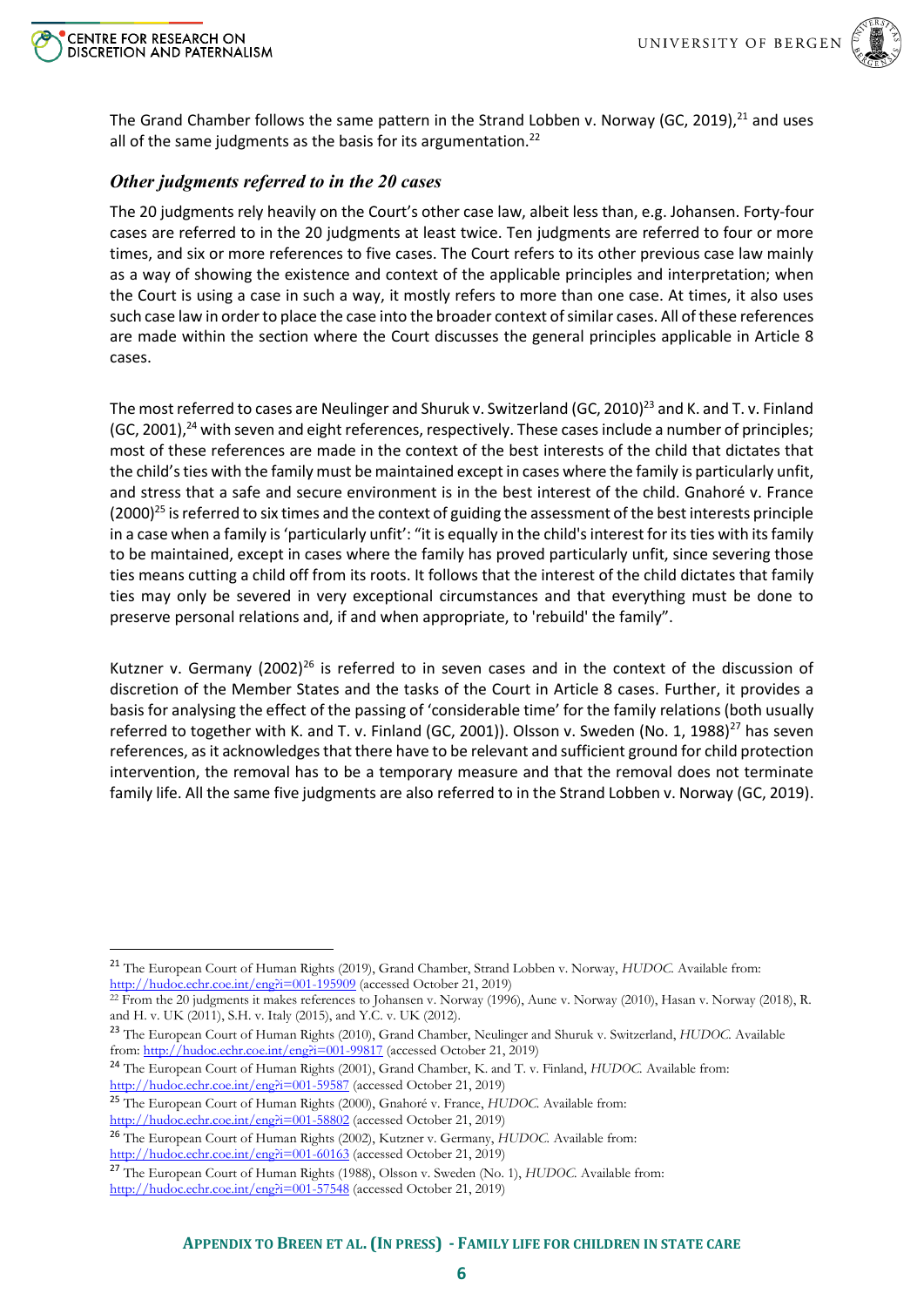

|                         |              |               |                |                |              |              |               | <b>Strand</b>  |               |              |
|-------------------------|--------------|---------------|----------------|----------------|--------------|--------------|---------------|----------------|---------------|--------------|
|                         | Johansen     |               | Aune v.        | R. and H. v.   |              | R.M.S. v.    |               | Lobben v.      | Hasan v.      | S.S. v.      |
|                         | v. Norway    | E.P. v. Italy | <b>Norway</b>  | <b>UK</b>      | Y.C. v. UK   | Spain        | S.H. v. Italy | Norway         | <b>Norway</b> | Slovenia     |
| Johansen v.             |              |               |                |                |              |              |               |                |               |              |
| Norway (1996)           |              |               |                |                |              |              |               |                |               |              |
| E.P. v. Italy (1999)    | $\mathbf{1}$ |               |                |                |              |              |               |                |               |              |
| Aune v. Norway          |              |               |                |                |              |              |               |                |               |              |
| (2011)                  | $\mathbf{1}$ |               |                |                |              |              |               |                |               |              |
| R. and H. v. UK         |              |               |                |                |              |              |               |                |               |              |
| (2011)                  | 1            |               | $\mathbf{1}$   |                |              |              |               |                |               |              |
| Y.C. v. UK (2012)       | $\mathbf{1}$ |               |                | $\mathbf{1}$   |              |              |               |                |               |              |
| R.M.S. v. Spain         |              |               |                |                |              |              |               |                |               |              |
| (2013)                  | $\mathbf 1$  |               |                |                |              |              |               |                |               |              |
| S.H. v. Italy (2015)    | $\mathbf{1}$ |               | $\mathbf{1}$   |                | $\mathbf{1}$ | $\mathbf{1}$ |               |                |               |              |
| <b>Strand Lobben v.</b> |              |               |                |                |              |              |               |                |               |              |
| <b>Norway (2017)</b>    | $\mathbf{1}$ |               | $\mathbf{1}$   | $\mathbf{1}$   | $\mathbf{1}$ |              |               |                |               |              |
| Hasan v. Norway         |              |               |                |                |              |              |               |                |               |              |
| (2018)                  | $\mathbf{1}$ |               | $\mathbf{1}$   | $\mathbf{1}$   | $\mathbf{1}$ |              |               |                |               |              |
| S.S. v. Slovenia        |              |               |                |                |              |              |               |                |               |              |
| (2018)                  |              |               | $\mathbf{1}$   | $\mathbf{1}$   | $\mathbf{1}$ |              | $\mathbf{1}$  |                |               |              |
| In how many             |              |               |                |                |              |              |               |                |               |              |
| judgments               | 8            | $\mathbf 0$   | 5              | $\overline{4}$ | 4            | $\mathbf{1}$ | $\mathbf{1}$  | $\mathbf 0$    | $\mathbf{0}$  | $\mathbf{0}$ |
|                         |              |               |                |                |              |              |               |                |               |              |
| <b>Total possible</b>   |              |               |                |                |              |              |               |                |               |              |
| references, %           | 88%          | 0%            | 71%            | 67%            | 80%          | 25 %         | 33 %          | 0%             | 0%            | 0%           |
| <b>Total possible</b>   |              |               |                |                |              |              |               |                |               |              |
| references, N           | 9            | 8             | $\overline{7}$ | 6              | 5            | 4            | 3             | $\overline{2}$ | $\mathbf{1}$  | 0            |

#### **Table 3: References within the 10 core court judgments on adoptions from care**

<span id="page-6-0"></span>Search was conducted in NVIVO using the Text search functions. Full name of each judgment was searched in the collection of 20 judgments excluding the judgment that was searched for. The search was only conducted in the Court´s reasoning on Article 8. The search result indicates the number of times a particular judgment was referred to in other cases. The search was limited to 10 cases previously identified as child protection adoption core cases.

**Table 3 shows references between the ten core judgments**

**APPENDIX TO BREEN ET AL. (IN PRESS) - FAMILY LIFE FOR CHILDREN IN STATE CARE**